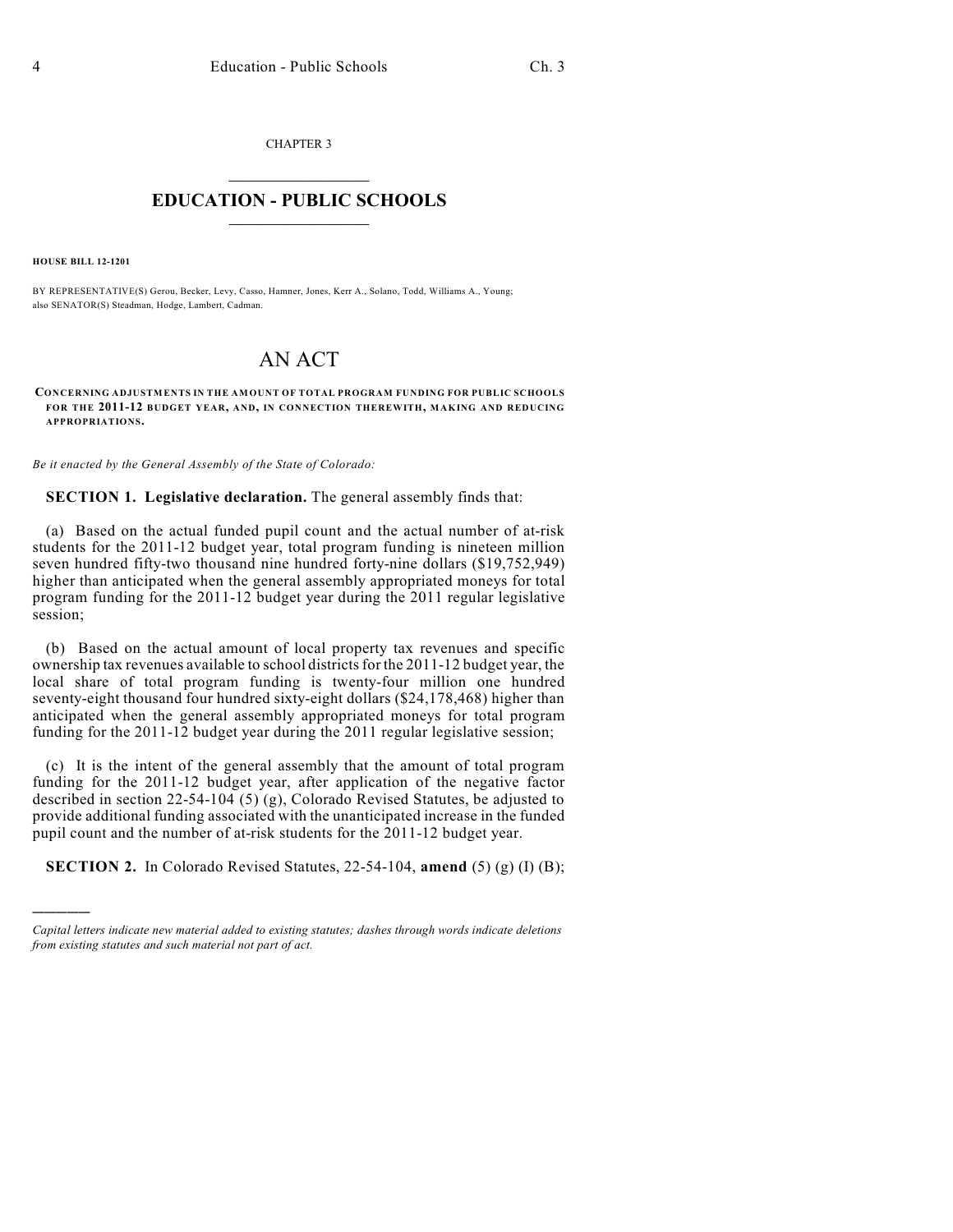and  $add(5)(g)(I)(C)$  as follows:

**22-54-104. District total program.** (5) (g) (I) For the 2010-11 budget year and each budget year thereafter, the general assembly determines that stabilization of the state budget requires a reduction in the amount of the annual appropriation to fund the state's share of total program funding for all districts and the funding for institute charter schools. The department of education shall implement the reduction in total program funding through the application of a negative factor as provided in this paragraph (g). For the 2010-11 budget year and each budget year thereafter, the department of education and the staff of the legislative council shall determine, based on budget projections, the amount of such reduction to ensure the following:

(B) That, for the 2011-12 budget year, the sum of the total program funding for all districts, including the funding for institute charter schools, after application of the negative factor, is not less than five billion two hundred ten million seven hundred ninety-five thousand eight hundred twenty-three dollars (\$5,210,795,823) FIVE BILLION TWO HUNDRED TWENTY-NINE MILLION FIVE HUNDRED SIXTY THOUSAND THREE HUNDRED FORTY-SIX DOLLARS (\$5,229,560,346); except that the department of education and the staff of the legislative council shall make mid-year revisions to replace projections with actual figures including, but not limited to, actual pupil enrollment, assessed valuations, and specific ownership tax revenue from the prior year, to determine any necessary changes in the amount of the reduction to maintain a total program funding amount for the 2011-12 budget year that is equal to the total program funding amount as initially established pursuant to CONSISTENT WITH this sub-subparagraph (B).

(C) THAT, FOR THE 2012-13 BUDGET YEAR, THE SUM OF THE TOTAL PROGRAM FUNDING FOR ALL DISTRICTS, INCLUDING THE FUNDING FOR INSTITUTE CHARTER SCHOOLS, AFTER APPLICATION OF THE NEGATIVE FACTOR, IS NOT LESS THAN FIVE BILLION TWO HUNDRED TWENTY-NINE MILLION FIVE HUNDRED SIXTY THOUSAND THREE HUNDRED FORTY-SIX DOLLARS (\$5,229,560,346); EXCEPT THAT THE DEPARTMENT OF EDUCATION AND THE STAFF OF THE LEGISLATIVE COUNCIL SHALL MAKE MID-YEAR REVISIONS TO REPLACE PROJECTIONS WITH ACTUAL FIGURES INCLUDING, BUT NOT LIMITED TO, ACTUAL PUPIL ENROLLMENT, ASSESSED VALUATIONS, AND SPECIFIC OWNERSHIP TAX REVENUE FROM THE PRIOR YEAR, TO DETERMINE ANY NECESSARY CHANGES IN THE AMOUNT OF THE REDUCTION TO MAINTAIN A TOTAL PROGRAM FUNDING AMOUNT FOR THE 2012-13 BUDGET YEAR THAT IS CONSISTENT WITH THIS SUB-SUBPARAGRAPH (C).

**SECTION 3. Appropriation to the department of education for the fiscal year beginning July 1, 2011.** In Session Laws of Colorado 2011, section 14 of chapter 305, (SB 11-230), **amend** (4) and (5) as follows:

Section. 14. **Appropriation - adjustments in 2011 long bill.** For the implementation of this act, appropriations made in the annual general appropriation act to the department of education for the fiscal year beginning July 1, 2011, shall be adjusted as follows:

(4) The cash funds appropriation for assistance to public schools, public school finance, for the state share of districts' total program funding, is increased by twenty-two million three hundred seventy-nine thousand eight hundred eighty-five